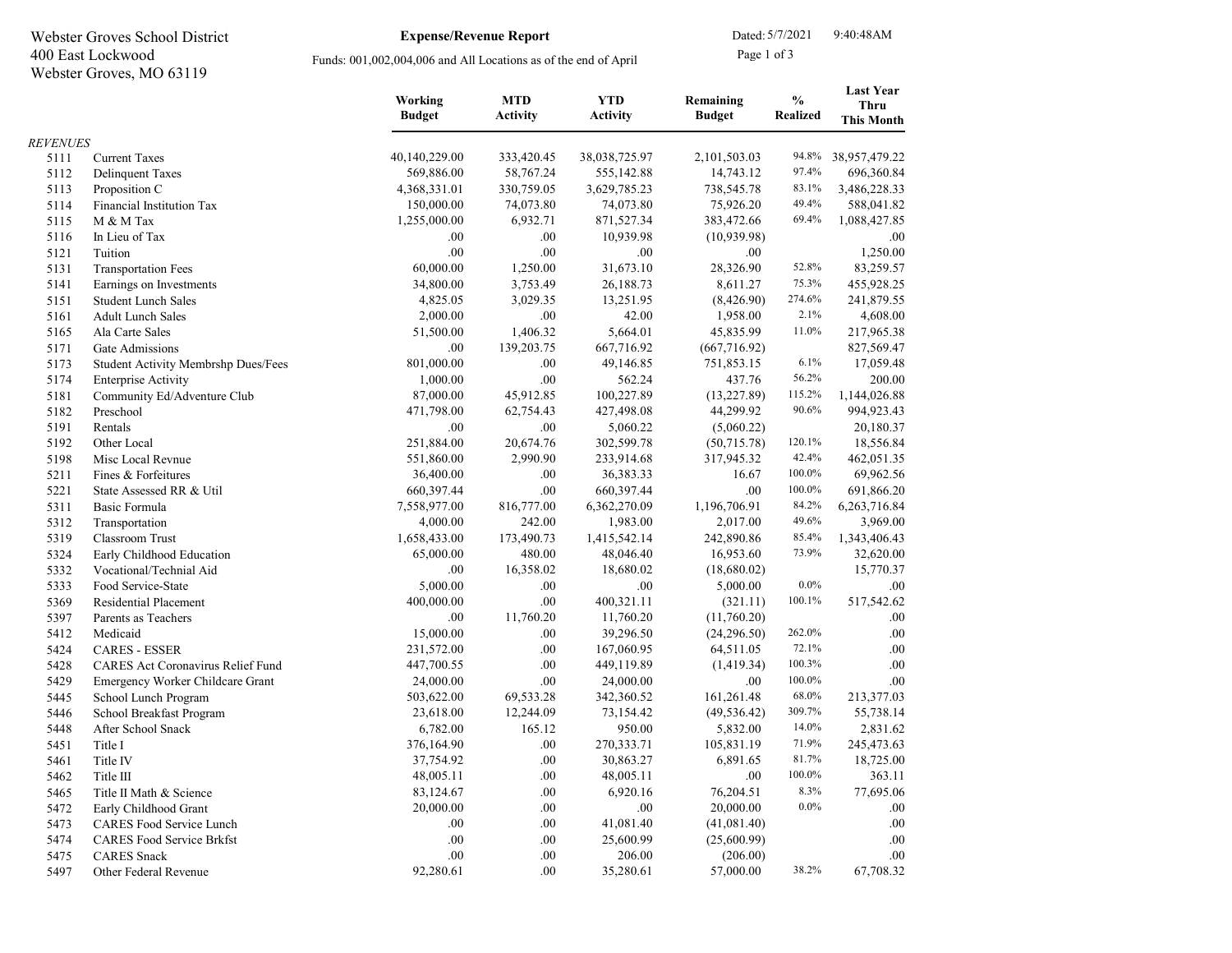| Webster Groves School District<br>400 East Lockwood<br>Webster Groves, MO 63119 |                                        |                                                                 | Dated: 5/7/2021<br>Page 2 of 3 |                               | 9:40:48AM                     |                            |                                  |                                               |
|---------------------------------------------------------------------------------|----------------------------------------|-----------------------------------------------------------------|--------------------------------|-------------------------------|-------------------------------|----------------------------|----------------------------------|-----------------------------------------------|
|                                                                                 |                                        | Funds: 001,002,004,006 and All Locations as of the end of April |                                |                               |                               |                            |                                  |                                               |
|                                                                                 |                                        |                                                                 | Working<br><b>Budget</b>       | <b>MTD</b><br><b>Activity</b> | <b>YTD</b><br><b>Activity</b> | Remaining<br><b>Budget</b> | $\frac{0}{0}$<br><b>Realized</b> | <b>Last Year</b><br>Thru<br><b>This Month</b> |
| REVENUES cont.                                                                  |                                        |                                                                 |                                |                               |                               |                            |                                  |                                               |
| 5631                                                                            | <b>Insurance Recovery</b>              |                                                                 | .00                            | .00.                          | 1,367.61                      | (1,367.61)                 |                                  | .00.                                          |
| 5811                                                                            | Other School Districts                 |                                                                 | 121,000.00                     | .00.                          | 8,228.46                      | 112,771.54                 | 6.8%                             | 282,047.06                                    |
| 5841                                                                            | Homeless Transportation                |                                                                 | 24,000.00                      | .00.                          | 3,616.00                      | 20,384.00                  | 15.1%                            | 17,867.32                                     |
|                                                                                 |                                        | <b>Total of REVENUES</b>                                        | 61,243,945.26                  | 2,185,979.54                  | 55,566,570.98                 | 5,677,374.28               | 90.7%                            | 59,226,676.94                                 |
| <b>EXPENSES</b>                                                                 |                                        |                                                                 |                                |                               |                               |                            |                                  |                                               |
| 6111                                                                            | Teacher/Adm Salaries                   |                                                                 | 29,301,660.99                  | 2,311,655.34                  | 19,997,315.64                 | 9,304,345.35               | 68.2%                            | 20,146,884.90                                 |
| 6112                                                                            | Certificated Administrators            |                                                                 | 75,000.00                      | 10,374.56                     | 65,751.47                     | 9,248.53                   | 87.7%                            | .00.                                          |
| 6121                                                                            | Sub Teacher Salaries                   |                                                                 | 392,135.00                     | 49,535.50                     | 386,788.01                    | 5,346.99                   | 98.6%                            | 404,870.68                                    |
| 6122                                                                            | Other Part Time Salaries               |                                                                 | 39,850.00                      | 950.00                        | 6,100.00                      | 33,750.00                  | 15.3%                            | 29,121.20                                     |
| 6131                                                                            | Supplemental Pay                       |                                                                 | 444,503.00                     | 84,251.06                     | 836,777.87                    | (392, 274.87)              | 188.3%                           | 778,418.02                                    |
| 6151                                                                            | <b>Support Salaries</b>                |                                                                 | 7,852,776.51                   | 537,845.17                    | 5,311,694.46                  | 2,541,082.05               | 67.6%                            | 5,921,059.74                                  |
| 6152                                                                            | <b>Instructional Aides</b>             |                                                                 | 1,264,016.00                   | 116,391.49                    | 960,053.73                    | 303,962.27                 | 76.0%                            | 941,302.30                                    |
| 6153                                                                            | <b>Classified Substitutes Salaries</b> |                                                                 | 82,456.00                      | 5,040.93                      | 45,564.98                     | 36,891.02                  | 55.3%                            | 65,981.26                                     |
| 6161                                                                            | <b>Support Staff Part Time</b>         |                                                                 | .00                            | .00                           | .00.                          | .00                        |                                  | 75.24                                         |
| 6211                                                                            | <b>Teacher Retirement</b>              |                                                                 | 4,851,532.00                   | 385,846.60                    | 3,369,415.62                  | 1,482,116.38               | 69.5%                            | 3,383,601.46                                  |
| 6221                                                                            | Non-Teacher Retirement                 |                                                                 | 634,325.00                     | 50,227.99                     | 477,173.58                    | 157, 151.42                | 75.2%                            | 489,228.48                                    |
| 6231                                                                            | <b>FICA</b>                            |                                                                 | 598,135.00                     | 44,250.19                     | 413,048.20                    | 185,086.80                 | 69.1%                            | 448,830.92                                    |
| 6232                                                                            | Medicare                               |                                                                 | 590,291.00                     | 43,942.58                     | 395, 357. 71                  | 194,933.29                 | 67.0%                            | 403,758.21                                    |
| 6241                                                                            | Employee Insurance                     |                                                                 | 4,819,246.17                   | 386,879.44                    | 3,399,768.18                  | 1,419,477.99               | 70.5%                            | 5,078,276.82                                  |
| 6310                                                                            | Payment to other District              |                                                                 | .00                            | .00                           | .00.                          | .00                        |                                  | 9,040.00                                      |
| 6311                                                                            | Payments To Other Districts            |                                                                 | 778,140.50                     | 363,989.58                    | 611,996.50                    | 166,144.00                 | 78.6%                            | 988,528.96                                    |
| 6313                                                                            | <b>Student Services</b>                |                                                                 | 11,500.00                      | 2,061.75                      | 3,847.68                      | 7,652.32                   | 33.5%                            | 7,605.27                                      |
| 6315                                                                            | <b>Audit Services</b>                  |                                                                 | 15,500.00                      | .00.                          | 14,950.00                     | 550.00                     | 96.5%                            | 15,050.00                                     |
| 6316                                                                            | Payroll Services                       |                                                                 | 220,783.49                     | 47,421.99                     | 239,272.45                    | (18, 488.96)               | 108.4%                           | 224,927.99                                    |
| 6317                                                                            | Legal services                         |                                                                 | 66,700.00                      | 3,734.80                      | 37,224.25                     | 29,475.75                  | 55.8%                            | 34,177.29                                     |
| 6318                                                                            | <b>Election Services</b>               |                                                                 | .00                            | .00                           | (4,303.86)                    | 4,303.86                   |                                  | 21,520.85                                     |
| 6319                                                                            | <b>Other Professional Services</b>     |                                                                 | 1,878,540.07                   | 178,319.96                    | 1,418,811.59                  | 459,728.48                 | 75.5%                            | 1,566,006.28                                  |
| 6332                                                                            | Repairs and Maintenance                |                                                                 | 730,943.28                     | 86,494.43                     | 575,749.67                    | 155,193.61                 | 78.8%                            | 581,161.63                                    |
| 6333                                                                            | Rent                                   |                                                                 | 47,500.00                      | .00                           | 10,528.00                     | 36,972.00                  | 22.2%                            | 21,280.00                                     |
| 6334                                                                            | Rental - Equipment                     |                                                                 | 174,145.74                     | 19,188.60                     | 141,862.91                    | 32,282.83                  | 81.5%                            | .00                                           |
| 6335                                                                            | Water & Sewer                          |                                                                 | 140,189.31                     | 11,574.33                     | 117,151.63                    | 23,037.68                  | 83.6%                            | 150,762.71                                    |
| 6336                                                                            | <b>Trash Removal</b>                   |                                                                 | 46,800.00                      | 2,879.56                      | 28,605.84                     | 18,194.16                  | 61.1%                            | 47,687.77                                     |
| 6339                                                                            | Other Property Services                |                                                                 | .00                            | .00.                          | .00                           | .00                        |                                  | 884.00                                        |
| 6341                                                                            | Contracted Pupil Transportation        |                                                                 | 388,000.00                     | .00.                          | 135,812.21                    | 252,187.79                 | 35.0%                            | 238,133.10                                    |
| 6342                                                                            | Homeless Transportation                |                                                                 | 4,400.00                       | 13,583.03                     | 84,048.91                     | (79, 648.91)               | 1,910.2%                         | 242,192.99                                    |
| 6343                                                                            | Travel / Conventions                   |                                                                 | 116,783.52                     | 2,598.05                      | 23,927.26                     | 92,856.26                  | 20.5%                            | 54,282.09                                     |
| 6349                                                                            | Other Transporation                    |                                                                 | .00                            | .00.                          | .00                           | .00.                       |                                  | 50.00                                         |
| 6351                                                                            | Property Insurance                     |                                                                 | 727,856.00                     | $.00\,$                       | 727,856.00                    | $.00\,$                    | 100.0%                           | 710,413.00                                    |
| 6361                                                                            | Telephone                              |                                                                 | 402,300.00                     | 44,285.21                     | 409,219.55                    | (6,919.55)                 | 101.7%                           | 367,886.87                                    |
| 6362                                                                            | Advertising                            |                                                                 | 1,350.00                       | .00                           | 422.50                        | 927.50                     | 31.3%                            | 291.75                                        |
| 6363                                                                            | <b>Printing Duplicating</b>            |                                                                 | 40,604.06                      | 3,636.64                      | 29,923.77                     | 10,680.29                  | 73.7%                            | 123,658.41                                    |
| 6371                                                                            | Dues and Memberships                   |                                                                 | 47,460.00                      | 400.00                        | 26,049.51                     | 21,410.49                  | 54.9%                            | 23,309.70                                     |
| 6391                                                                            | Food Service                           |                                                                 | 28,361.00                      | 432.00                        | 16,950.57                     | 11,410.43                  | 59.8%                            | 6,038.87                                      |
| 6398                                                                            | Miscellaneous Adjustments              |                                                                 | .00.                           | .00                           | 529.97                        | (529.97)                   |                                  | .00.                                          |
| 6411                                                                            | Supplies                               |                                                                 | 3,057,668.91                   | 196,450.52                    | 2,024,513.32                  | 1,033,155.59               | 66.2%                            | 2,118,354.06                                  |
| 6431                                                                            | Textbooks                              |                                                                 | 104,826.00                     | 6,993.48                      | 104,687.75                    | 138.25                     | 99.9%                            | 26,146.81                                     |